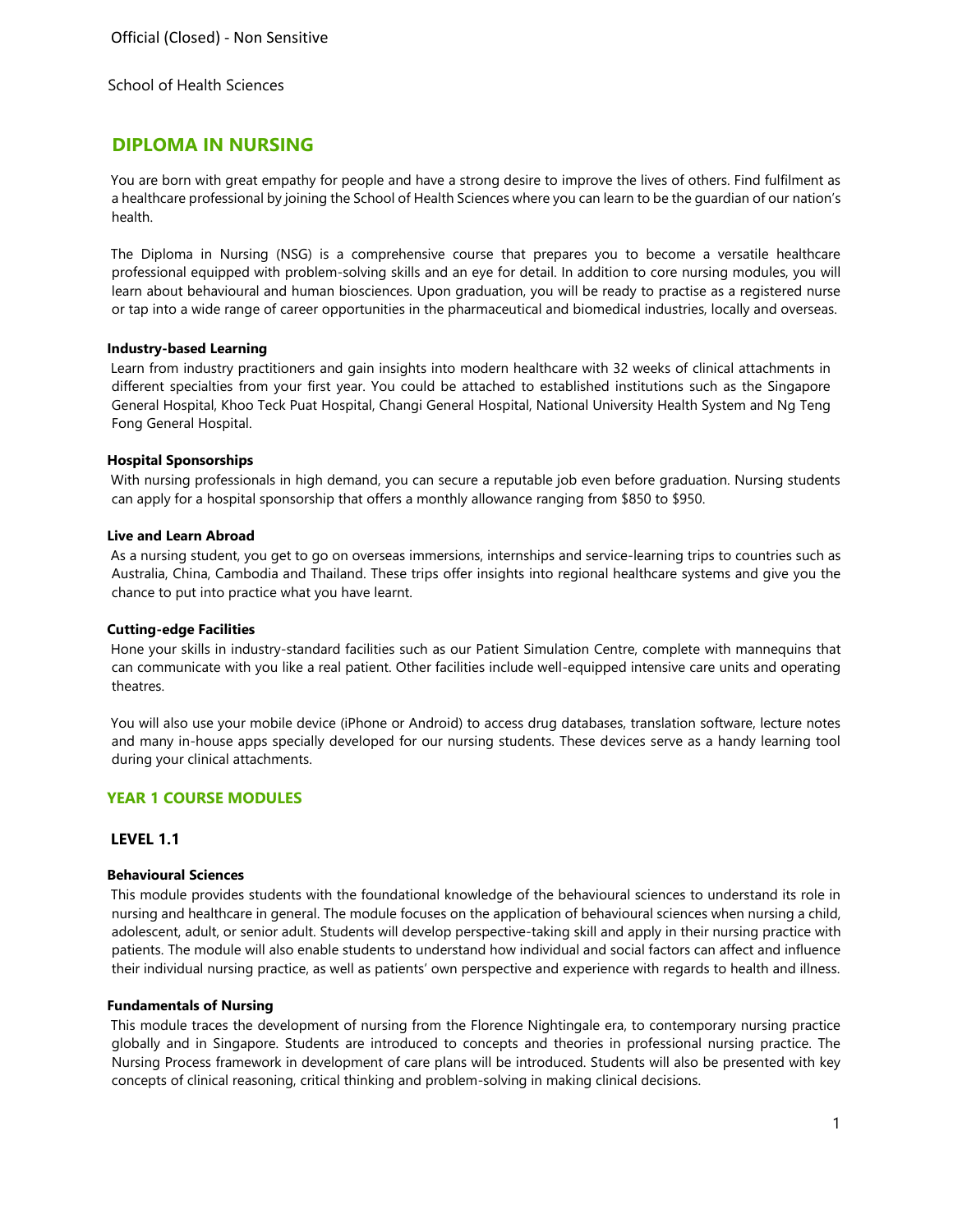## **Human Biosciences 1.1**

This module provides students with an understanding of the biological basis of human diseases. It will introduce the cell, cellular organisation and organ systems. It will also provide students with knowledge of anatomy and physiology of the musculoskeletal, cardiovascular, respiratory, gastro-intestinal, renal and urinary, haematology, and immune systems.

## **Introduction to Data Analytics with Excel**

This module aims to provide students with a basic understanding of data analytics concepts and applications. Students will learn fundamental data analytics concepts, how to analyse data using Microsoft Excel, and present information to provide insights for an informed decision making.

## **Nursing Skills Laboratory 1.1**

This module aims to equip students with knowledge and skills to care for patient's basic health needs at entry level. These are essential skills, fundamental to nursing practice and can be applied across a variety of health care settings.

## **LEVEL 1.2**

## **Clinical Practice 1.2**

This module allows students to practice nursing care to meet patients' basic health needs at a beginner's level. Students will have opportunities to apply the knowledge and skills learnt at levels 1.1 and 1.2 into clinical practice in various healthcare settings. They will be assigned to medical/gerontology disciplines for 3 weeks.

## **Gerontology & Community Nursing**

This module involves the systematic examination and application of nursing care of the elderly. The role of the community nurse will also be explored. In addition, the students will acquire the knowledge and skills to employ the nursing process to plan illness/disease preventive strategies for the individuals, families and the community at large. Students are encouraged to develop a reflective approach to nursing practice in caring for the elderly in various health care settings.

## **Human Biosciences 1.2**

This module will provide students with knowledge and understanding of the anatomy and physiology of the nervous, reproductive, sensory, integumentary and endocrine systems of the human body. It will also introduce the basic principles of microbiology and principles of infection control.

## **Introduction to Pharmacology**

This module serves as an introduction to the science of medicines and medication management. The principles for safe drug administration and use of the nursing process framework to avoid drug errors will be emphasised. This module will provide the theoretical framework for better understanding of drugs used in the integrated nursing sciences modules.

## **Nursing Skills Laboratory 1.2**

This module aims to equip students with knowledge and skills to care for patient's basic health needs at entry level. These are essential skills, fundamental to nursing practice and can be applied across a variety of healthcare settings. (Part 2)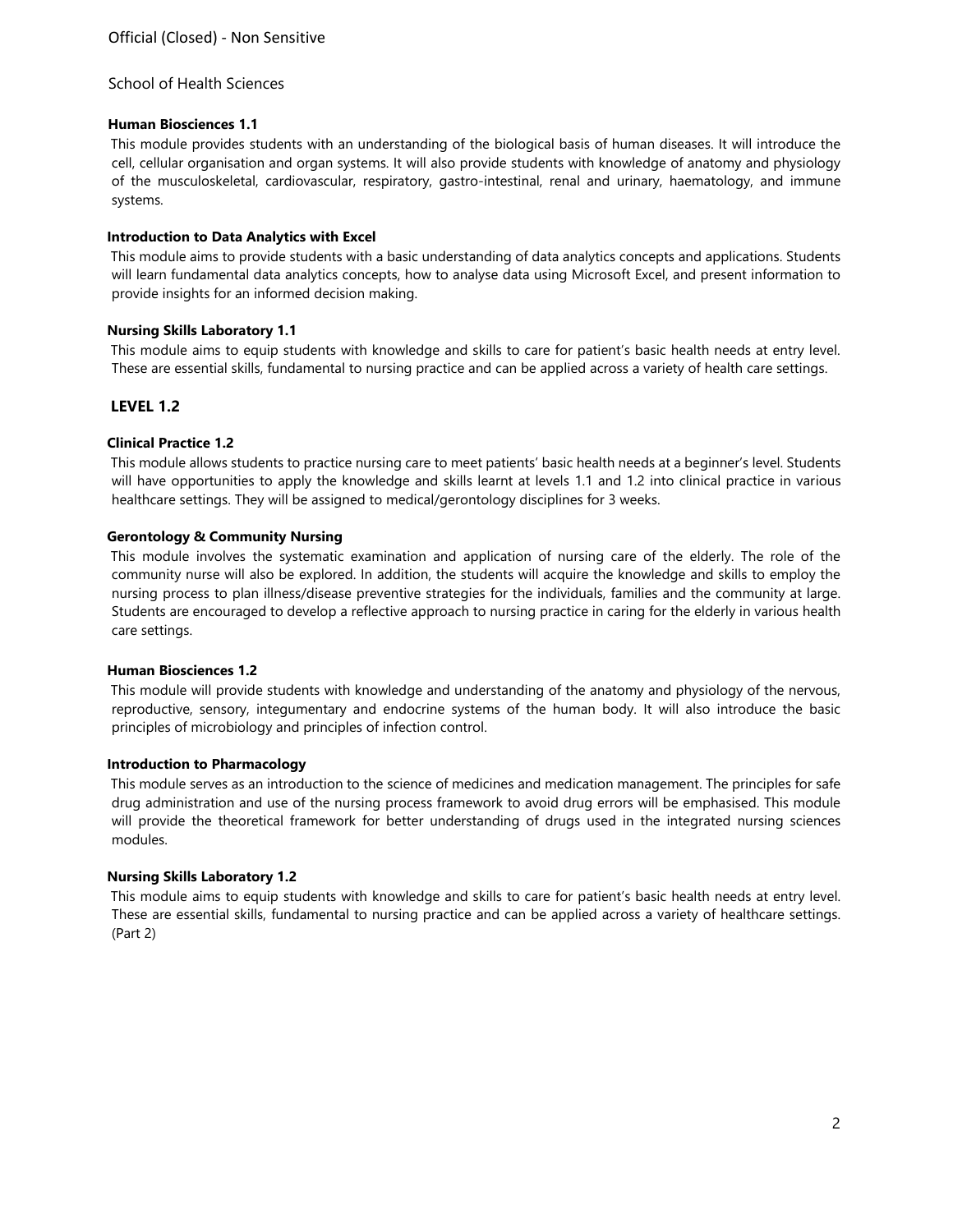## **YEAR 1 COURSE CURRICULUM**

| <b>Module Name</b>                        | <b>Credit Units</b> |
|-------------------------------------------|---------------------|
| Level 1.1 (22 hours per week)             |                     |
| <b>Behavioural Sciences</b>               | 3                   |
| English Language Express*                 | <b>NA</b>           |
| <b>Fundamentals of Nursing</b>            | 4                   |
| Human Biosciences 1.1                     | 4                   |
| Innovation Made Possible <sup>^</sup>     | 3                   |
| Introduction to Data Analytics with Excel | $\mathcal{P}$       |
| Nursing Skills Laboratory 1.1             | 6                   |
| Level 1.2 (23 hours per week)             |                     |
| Clinical Practice 1.2                     | 4                   |
| Communication Essentials <sup>^</sup>     | 3                   |
| Gerontology & Community Nursing           | 3                   |
| Health & Wellness^                        | 1                   |
| Human Biosciences 1.2                     | 4                   |
| Introduction to Pharmacology              | $\mathcal{P}$       |
| Nursing Skills Laboratory 1.2             | 6                   |

#### **Notes:**

^ For more details on Interdisciplinary Studies (IS) electives, please log on to www.np.edu.sg/is \*

This module is only offered to students who are weaker in the English Language.

## **IS Modules**

The School of Interdisciplinary Studies (IS) delivers a broad-based curriculum, which nurtures a new generation of professionals with multidisciplinary skills and an innovative and entrepreneurial spirit to meet the challenges of a knowledge economy. IS offers both prescribed modules and electives to challenge boundaries. Prescribed modules develop students' competencies in core areas such as Communication, Innovation and Enterprise, Culture and Communication, and Personal Mastery and Development, while elective modules provide insights into Arts and Humanities, Business, Design, and Science and Technology.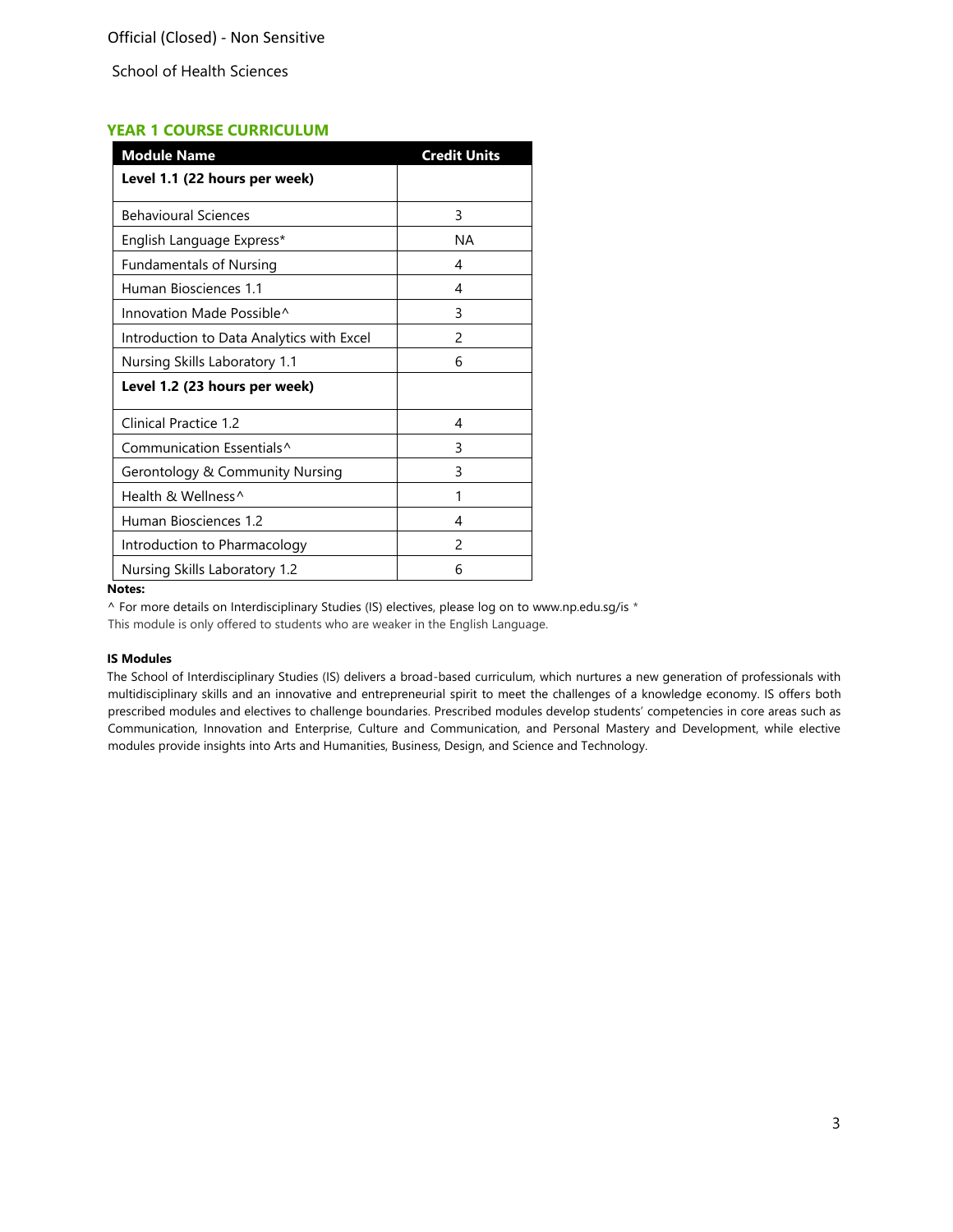Official (Closed) Non Sensitive

School of Health Sciences

## **YEAR 2 COURSE MODULES**

## **LEVEL 2.1**

## **Clinical Practice 2.1**

This module allows students to provide preventive, therapeutic and rehabilitative care in meeting patients' health needs. Students will have opportunities to apply the knowledge and skills learnt at levels 1.2 and 2.1 into clinical practice in various healthcare settings. They will be assigned to surgical disciplines for 4 weeks.

#### **Integrated Nursing Sciences 2.1**

This module will be taught using a system and scenario-based interdisciplinary approach. It will provide an integrated coverage of pathophysiology, medical and nursing care management, and pharmacological treatment of common cardiovascular, respiratory, gastrointestinal, renal and urinary, hepatobiliary, vascular and musculoskeletal disorders.

#### **Introduction to Nursing Research**

This module introduces the basic concepts and skills in research and statistical analysis so that students understand, and critically evaluate evidence and data to support their clinical practice. Topics will include research design, data collection methods, literature searching strategies, basic statistical analysis and Good Clinical Practice guidelines.

#### **Law, Ethics & Health Care**

This module involves the systematic examination and application of the laws that govern nursing practice, explore ethical principles and moral standards of conduct. Topics include the legal system in Singapore, the legislative framework, the role of the SNB and its regulatory functions; the SNB Code for Nurses and Midwives and ethical decision- making process which have an implication on nursing practice.

#### **Nursing Skills Laboratory 2.1**

This module aims to equip students with fundamental nursing knowledge and skills to provide preventive, therapeutic and rehabilitative care in meeting patients' health needs. These developmental skills are necessary to enable students to implement timely interventions and treatment plans in caring for patients with common medical-surgical disorders.

## **LEVEL 2.2**

#### **Clinical Practice 2.2**

This module allows students to provide preventive, therapeutic and rehabilitative care in meeting patients' health needs. Students will have opportunities to apply the knowledge and skills learnt at levels 1.2 and 2.2 into clinical practice in specialised healthcare settings. They will be assigned to the mental health, paediatrics, obstetrics & gynaecology disciplines (female students only) or infectious diseases/medical discipline (male students only) for 2 weeks each (total 4 weeks).

## **Integrated Nursing Sciences 2.2**

This module will provide students an integrated coverage of pathophysiology, medical and nursing care management, and pharmacological treatment of common neurological, hematologic, endocrine, immunological, integumentary and sensory disorders.

## **Mental Health Nursing & Palliative Care**

This module provides students with the fundamental knowledge in nursing care for patient with mental health and palliative care issues. Treatment modalities, legal and ethical issues related to mental health nursing and the role of the psychiatric nurse in caring for patients and families in the hospital and community will be explored. In addition, the students will also learn to plan and deliver palliative care nursing and end-of-life care to patients requiring palliative care across the lifespan in both acute and community settings. Students are encouraged to develop a reflective approach to nursing practice in caring for these patients.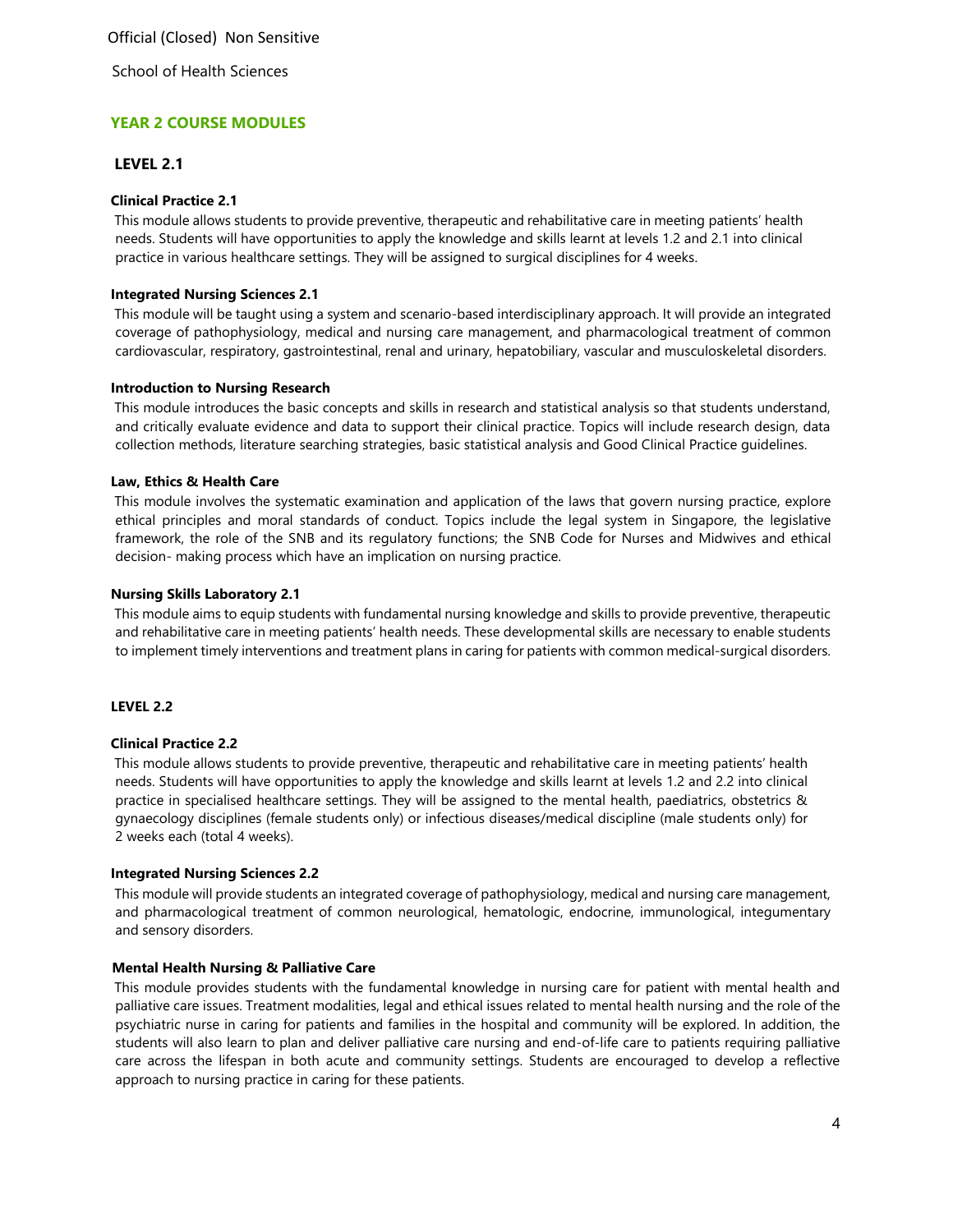## **Nursing Skills Laboratory 2.2**

This module aims to equip students with fundamental nursing knowledge and skills to provide preventive, therapeutic and rehabilitative care in meeting patients' health needs. These skills are necessary to enable students to implement timely interventions and care plans in caring for patients with common medical, obstetric and gynaecological, paediatric and mental health disorders. It also prepares students to perform Basic cardiac life support (BCLS) and automated external defibrillator (AED) according to the guidelines stipulated by the National Resuscitation Council. Singapore.

## **Women & Children Health**

This module covers the comprehensive diseases processes and patient care management for patients in obstetrics, gynaecological and paediatric settings.

## **YEAR 2 COURSE CURRICULUM**

| <b>Module Name</b>                      | <b>Credit Units</b> |
|-----------------------------------------|---------------------|
| Level 2.1 (21 hours per week)           |                     |
| Clinical Practice 2.1                   | 4                   |
| Integrated Nursing Sciences 2.1         | 6                   |
| Introduction to Nursing Research        | 3                   |
| Law, Ethics & Health Care               | 2                   |
| Nursing Skills Laboratory 2.1           | 6                   |
| Level 2.2 (22 hours per week)           |                     |
| Clinical Practice 2.2                   | 4                   |
| <b>Integrated Nursing Sciences 2.2</b>  | 6                   |
| Mental Health Nursing & Palliative Care | 3                   |
| Nursing Skills Laboratory 2.2           | 6                   |
| Women & Children Health                 | 3                   |

**Notes:** 

^ For more details on Interdisciplinary Studies (IS) electives, please log on to www.np.edu.sg/is

#### **IS Modules**

The School of Interdisciplinary Studies (IS) delivers a broad-based curriculum, which nurtures a new generation of professionals with multidisciplinary skills and an innovative and entrepreneurial spirit to meet the challenges of a knowledge economy. IS offers both prescribed modules and electives to challenge boundaries. Prescribed modules develop students' competencies in core areas such as Communication, Innovation and Enterprise, Culture and Communication, and Personal Mastery and Development, while elective modules provide insights into Arts and Humanities, Business, Design, and Science and Technology.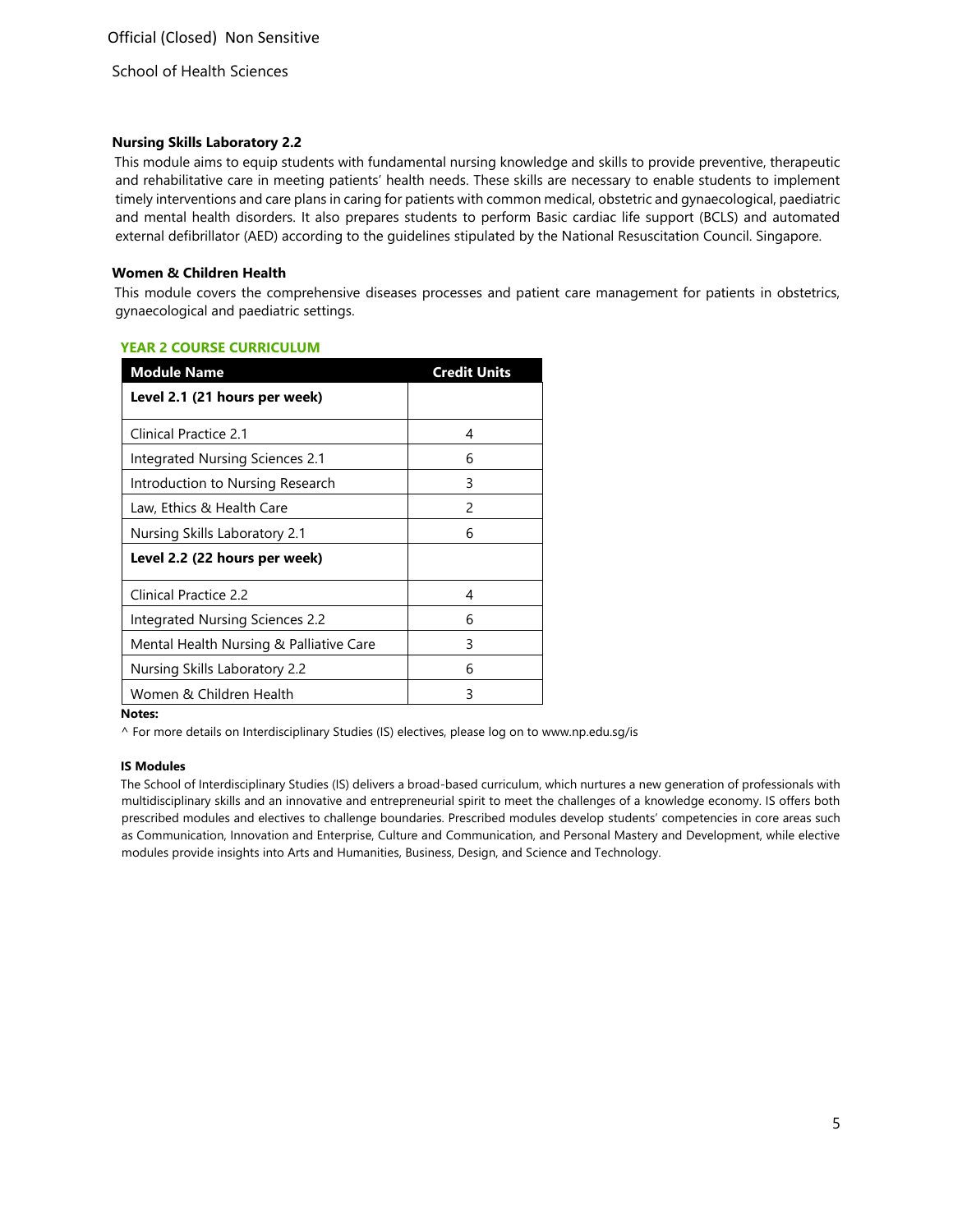Official (Closed) Non Sensitive

School of Health Sciences

## **YEAR 3 COURSE MODULES**

## **LEVEL 3.1**

#### **Integrated Nursing Sciences 3.1**

This module will be taught using scenario-based, interdisciplinary approach. It will allow students to integrate knowledge on the pathophysiology, medical and nursing management and pharmacological treatment of patients requiring emergency and perioperative care. In this module, students will also learn how to provide acute, transitional and long-term care for patients in the community.

#### **Nursing Management & Professional Development**

This module provides students with an understanding of the Singapore health care system, health informatics and organisation of nursing services. An overview of quality assurance, occupational health and risk management strategies in clinical practice will be covered. Effective managerial and leadership skills in the provision of nursing care will also be explored. Students will develop accountability through personal and professional development.

#### **Nursing Skills Laboratory 3.1**

This module aims to equip students with fundamental nursing knowledge and skills to provide preventive, therapeutic and rehabilitative care in meeting patient's health needs. These skills are necessary to enable students to co-ordinate and manage patient care in a variety of health care settings. This module also equips students with skills to care for patients requiring emergency and perioperative care, and providing acute, transitional and long-term care for patients in the community setting.

## **LEVEL 3.2**

## **Clinical Practice 3.2**

This module allows students to provide holistic patient care in meeting patients' health needs. Students will have opportunities to apply the knowledge and skills learnt at levels 1.2, 2.1, 2.2 and 3.1 into clinical practice in various healthcare settings. This module will prepare the students for their Pre-registration Consolidation Practice. They will be assigned to the medical discipline for 6 weeks.

#### **Clinical Practice (Specialised)**

This module allows students to provide primary, emergency, perioperative and rehabilitative care in meeting patients' health needs. Students will have opportunities to apply the knowledge and skills learnt at levels 1.2, 2.1, 2.2 and 3.1 into clinical practice in various healthcare settings. Students will be assigned to specialised settings, i.e., emergency department for 1 week, operation theatre for 1 week and community health for 2 weeks (total 4 weeks).

## **Healthcare Career & Professional Preparation (Nursing)**

This module allows students to provide care to individuals with diseases and illnesses across a lifespan in a hospital setting. Students should apply the knowledge and skills learnt to clinical practice. The students are required to complete a two weeks in-campus intensive preparation program and a 12 weeks Pre-Registration Consolidation Practice (PRCP) in a Medical or Surgical discipline. This module provides an opportunity for students to consolidate and refine their skills and knowledge gained over the three years of study.

#### **Pre-Registration Consolidation Practice**

This module allows students to provide care to individuals with diseases and illnesses across a lifespan in a hospital setting. Students should apply the knowledge and skills learnt in clinical practice. The students are required to complete a two weeks in-campus intensive preparation program and a 10 weeks Pre-Registration Consolidation